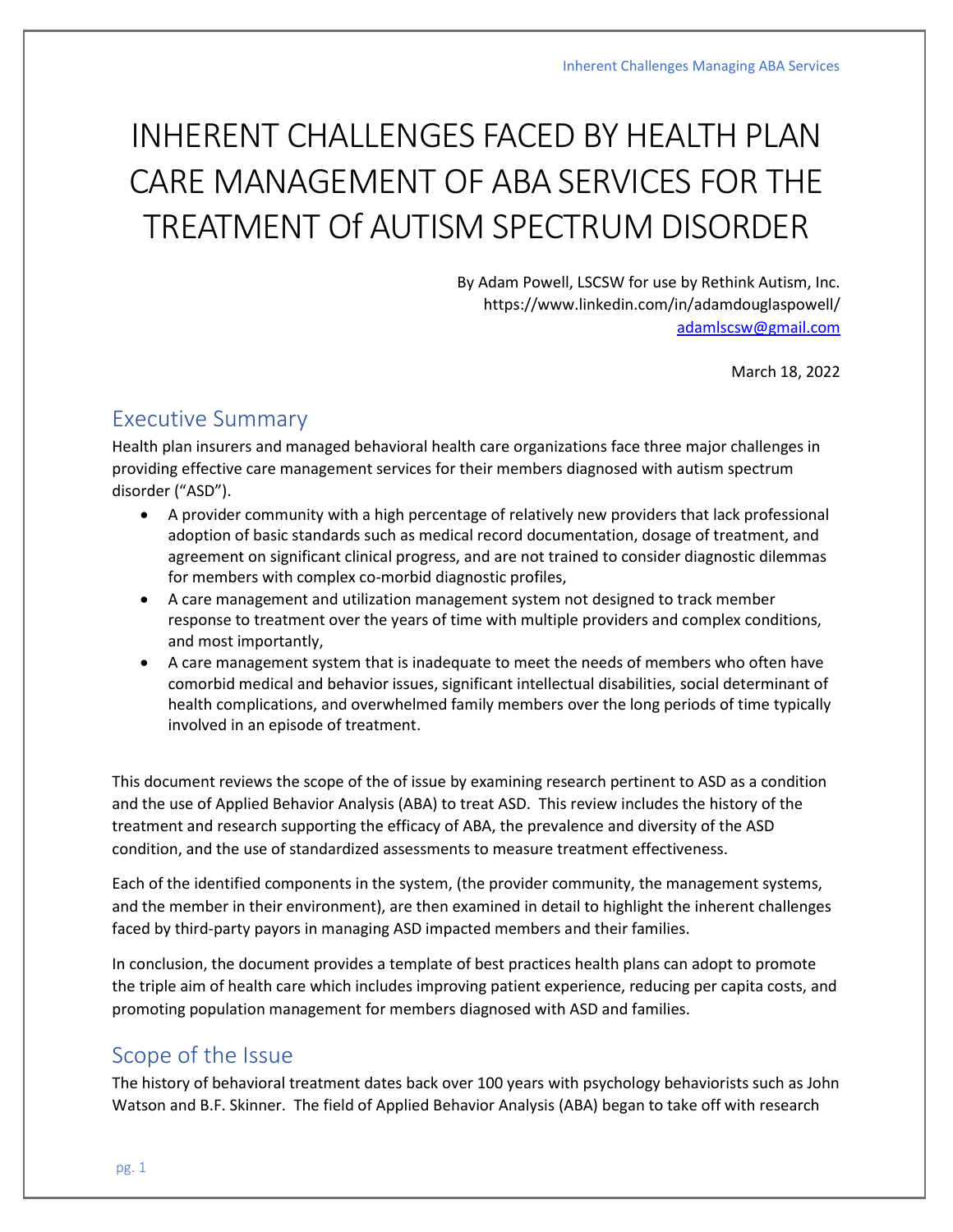conducted in the 1960's as noted by such theorists as I.O. Lovaas, initiation of the Juniper Gardens Children Project and Twin Oaks, and the creation of the Journal of Applied Behavior Analysis. In 1987, Lovaas published his famous study, 'Behavioral treatment and normal educational and intellectual functioning in young autistic children', which has been cited as proof that Early Intensive Behavior Interventions (EIBI) can create significant improvement in symptoms and severity of ASD in young children (Gilmore, 2019).

Mandates for coverage of ABA treatment for ASD began in Indiana in 2001, and by 2019, all 50 states had some type of mandate in place requiring coverage of ABA services. With all 50 states having a mandate, advocates for coverage of ABA services for the treatment of ASD are now focusing on changing mandates or health insurance policies that limit treatment by number of hours, age, or length of treatment (Bernhard, 2019; National Conference of State Legislators, 2021).

The prevalence of individuals diagnosed with ASD has grown significantly over the past two decades. In 2000, the CDC reported 1 in 150 children were diagnosed with ASD. This number has increased to 1 in 44 children by 2018. This is an increase of 6.7 children per 1000 to 23 children per 1000, or more than a 3-times increase in the number of individuals identified with ASD (CDC, 2021).

The average medical cost difference for those individuals with ASD as compared to those without ASD ranges from \$4,110 - \$6,200 per year. In addition to medical costs, Intensive behavior interventions such as Applied Behavior Analysis treatment cost an additional \$40,000 to \$60,000 per child per year with an average length of treatment of 2 to 3 years (National Conference of State Legislators, 2021).

ASD is associated with approximately 3.6 million dollars in lifetime social costs per individual. Total lifetime social costs to date are about 7 trillion dollars. If prevalence remains the same, the cost will be 11.5 trillion dollars by 2029 (Cakir, J., Frye, R. E., & Walker, S. J. 2020).

The practice of ABA treatment is often divided into two categories. The first, Comprehensive treatment or Early Intensive Behavior Interventions ("EIBI"), is typically provided for young children under 7 years of age, is delivered at an intensity of 25-40 hours per week over 2-3 years and addresses six primary domains of early development. These domains include expressive language, receptive language, pragmatic communication, adaptive skills, maladaptive behaviors, and parent/ caregiver training. The second, Focused treatment, is typically provided to older children, is delivered at an intensity of 10 – 25 hours per week for a limited duration and focuses on the acquisition of specific skills or the reduction of specific behaviors (BACB, 2014; Eldevick, et. al., 2006 as cited by Davis, 2018)

Peer reviewed research on the effectiveness of ABA has focused on younger children receiving EIBI interventions. Less peer reviewed research is available on the effects of Focused ABA treatment and the treatment of older children. The effectiveness of EIBI in peer reviewed research such as the Lovaas study indicate that nearly 50% of children in the experimental group made significant progress as indicated by measured increases in intellectual functioning and school placement (Lovaas, 1987). Unfortunately, the ramification of this study also indicates that some children do not make significant gains as a result of EIBI treatments.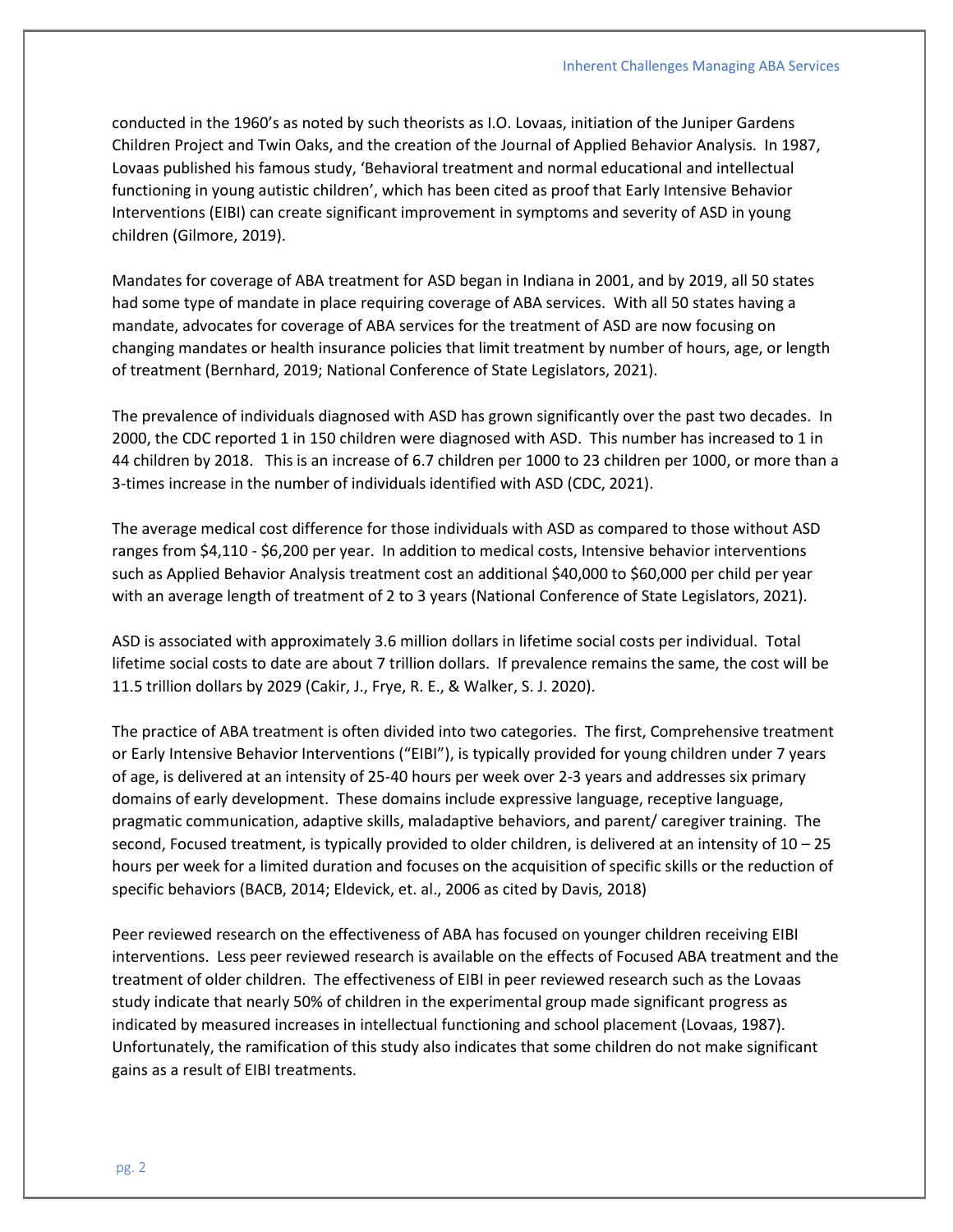Further complicating the effectiveness of EIBI is the wide range of deficits observed in individuals with ASD. The diagnosis of ASD requires deficits in social communication and social interaction across multiple contexts and restrictive and/or repetitive behaviors which manifest in the early years of childhood development and cause significant impairment in activities of daily life. The symptom severity can range from minor deficits such a difficulty making friends, organizing, and/or planning to non-verbal, unable to understand social interactions, and/or with severe behaviors that can cause injury to self or others (DSM-V, 2013).

In addition to a wide potential array of symptom severity, individuals with ASD are also at higher risk for confounding comorbid conditions that limit potential treatment gains such as intellectual deficits, mental health conditions, and/ or medical disorders that interfere with progress.

70% of individuals with ASD have a comorbid mental disorder such as stereotypic movement disorders, attention deficit/ hyperactivity disorder, anxiety disorder, and depressive disorder (DSM-V, 2013) and 70% of individuals with ASD have some level of intellectual disorder (Srivastava & Schwartz, 2014); a full 31% have a diagnosed intellectual disability, defined as having lower than a 70 IQ (Elfein, 2020).

50% to 80% of individuals with ASD have sleep disorders, while up to 25% of individuals with ASD have a cooccurring seizures (Richdale & Schreck, 2009, cited by Davis,2018). Other frequently co-occurring medical disorders include immune dysregulation disorders, allergies, gastrointestinal problems, eating/ feeding problems, and metabolic abnormalities (Treating Autism and Autism Trust 2013, cited by Davis, 2018).

Differential diagnosis concerns are also prevalent as evidenced by medical conditions such as Rett syndrome, lead poisoning, deafness, or genetic disorders such as Fragile X, Williams syndrome, Angelman syndrome, Prader-Willi syndrome, and others (Autism Research Institute, DSM 2013).

In summary, the prevalence of individuals diagnosed with ASD continues to increase and include a wide range of presenting symptom severity. All 50 states now recognize some form of EIBI as an effective treatment of ASD and have some mandate requiring coverage of EIBI or ABA as a treatment for ASD.

Similar disorders that have autism-like symptoms create the potential for misdiagnosis and thus problematic treatment planning. Confounding comorbid behavioral health, medical, and intellectual disabilities make understanding progress and barriers to progress a challenge.

While standardized measures for determining progress in intellectual functioning have been used to support state mandates, the profession as a whole recognizes outcomes as meaningful and significant even without a corresponding increase in intellectual functioning as measured with standardized assessments. Significant outcomes are also demonstrated showing increase in client independence, self-efficacy, and ability to participate in family as shown with reduction in behavior symptoms and acquisition of functional skills.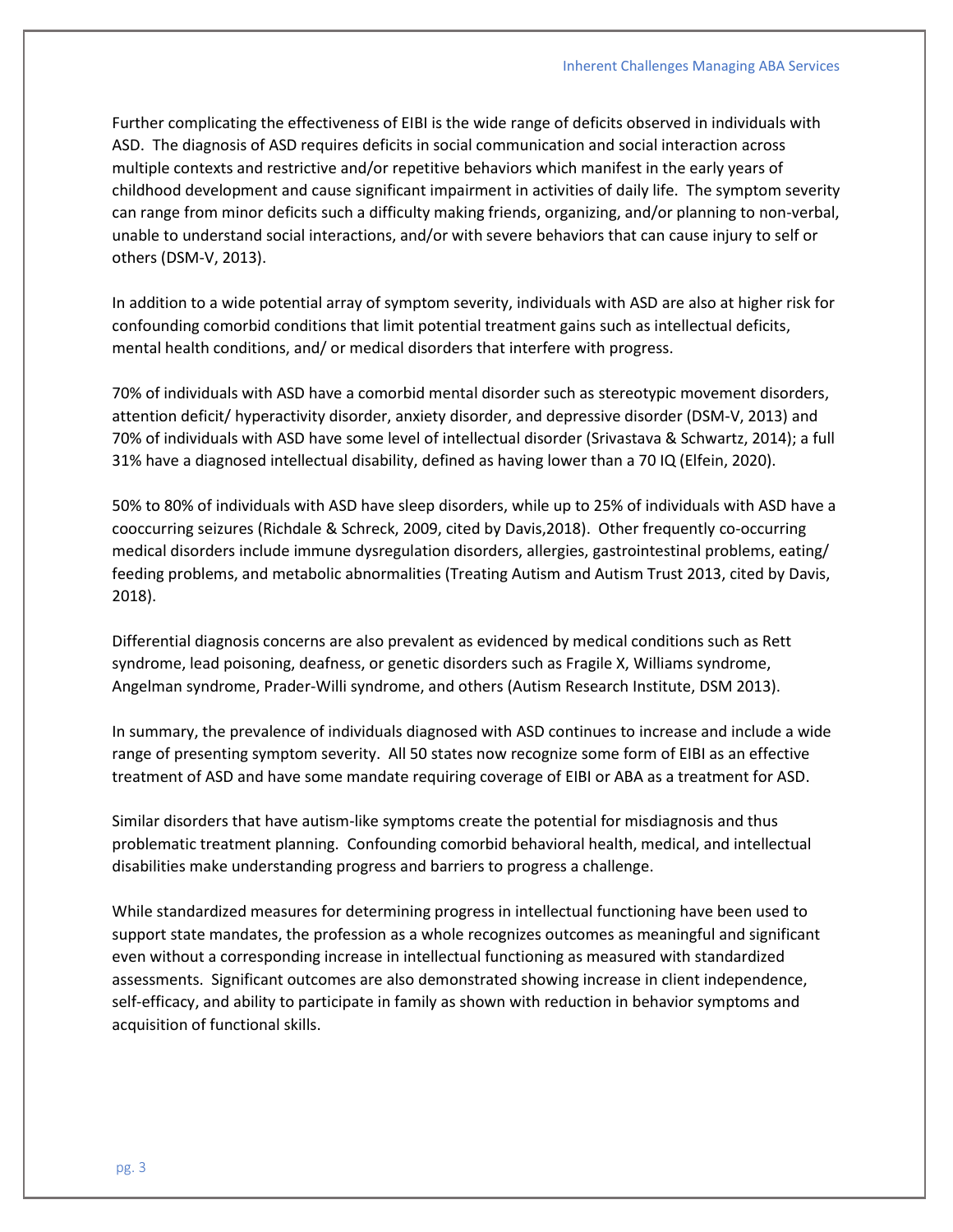# The ABA Treatment Provider Community: State of the Profession

#### High comparative percentage of newly credentialled providers

The ABA treatment community, in comparison to other medical and behavioral health professionals, have a high number of newly credentialled providers and report inconsistent initial training in new jobs.

The autism behavioral treatment community is largely made up of Behavior Analysts, most of which are certified by the Behavior Analyst Certification Board (BACB) either because their state has no licensure requirements, or their state licensure requires the professional to be a Board Certified Behavior Analyst (BCBA) as the major component of licensing. Currently, only 33 states require licensure to provide ABA services to individuals with ASD. Of those 33 states, nearly 1/3 have only been licensing during the last five years, and some are so recent the states have yet to implement application systems (BACB, 2022).

ABA services are most often directed by behavior analysts (BCBAs) who develop and modify the client's master treatment plan and who supervise behavior technicians, who typically implement the ABA treatment plan, and assistant behavior analysts (Board Certified Assistant Behavior Analysts, "BCaBAs"), who often help develop and/or modify treatment protocols. The BCaBA is an undergraduate certification that can perform the same tasks as the BCBA but must do so under the supervision of a BCBA.

In states with no licensure, health plans must determine which types of national certification they will accept as eligible providers for reimbursement of ABA services. Even in states with licensure, many do not require specific training or certification for the behavior technicians who do the bulk of the hands-on work with the patients, instead depending on the BCBAs oversight of their training. While the BACB does have a registration process for behavior technicians and a code of ethics outlining the BCBAs responsibilities, little operational oversight is provided (BACB, 2020).

The BACB has been certifying behavior analysts for just over 20 years, and the industry has blossomed as a result of state mandates requiring commercial health care coverage for ABA services. Just under 14,000 BCBA candidates were certified in 2014 from inception of certification in 1999 by the BACB (Deochand, N. & Fuqua R. W., 2016). By the end of 2021, a total of 54,223 BCBAs had earned their behavior analyst certification, with 10,460 of those new in 2021 (BACB, 2022). This means that nearly 20% of the workforce is in their first year of practice treating this vulnerable population of often very young children with complex needs.

Given the high influx of new BCBAs, mentorship and oversight by experienced practitioners is a critical component to ensuring quality patient treatment as well as helping new professionals to manage the teams of non-licensed support staff who do the bulk of the direct care. In states where any requirement exists, behavior technicians are only required to have 40 hours of didactic training and very little on the job training.

According to surveys, BCBAs often do not receive adequate mentoring before practicing independently and are often financially incented to carry higher caseloads of clients. Only slightly more than 50% of new BCBAs received pre-service training before working independently. Orientation methods ranged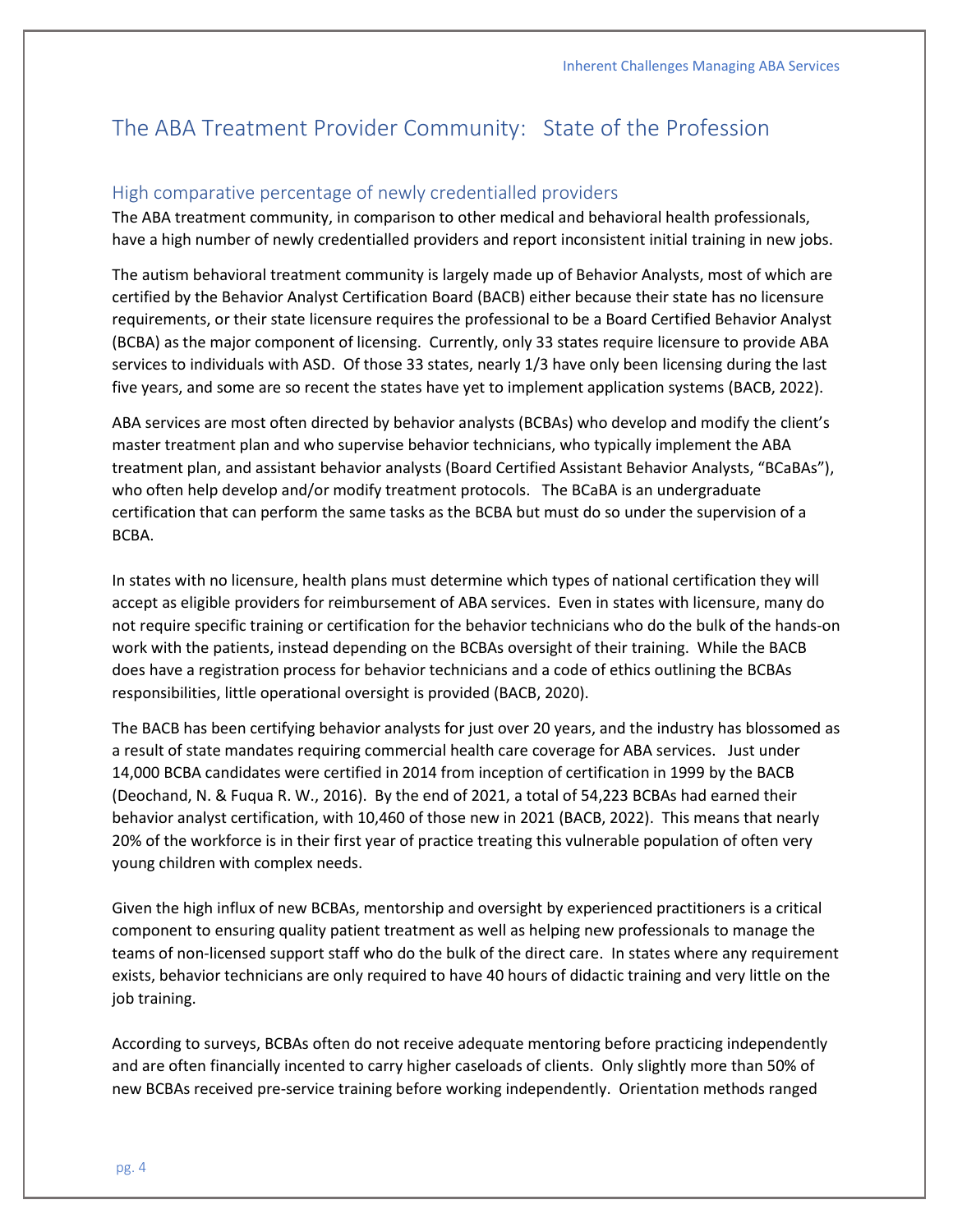from verbal instruction, to written instruction, to role play, and to practice with actual clients. Of the group surveyed that received pre-service training, 63% of those indicated "initial orientation prepared them to complete their job responsibilities successfully." A majority were not required to meet a mastery criterion (DiGennaro-Reed, F. D., & Henley, A. J., 2015). With such an inexperienced workforce, it is not uncommon for quality-of-care issues to be reported and even published, though little research has been done to quantify the prevalence.

## Professional training on 3rd party reimbursement

Compounding the issue, the educational course work required to become a behavior analyst or to apply for the BCBA certification does not require or provide any specialized training about how to manage the differing types of 3<sup>rd</sup> party reimbursement for ABA services. Commercial insurers, school systems, and Medicaid funding all play a part in the overall reimbursement of ABA services, and all have very specific requirements for what the member's benefit does and does not cover.

In addition to the lack of educational requirements, there is little guidance from professional associations differentiating ABA services designed for multiple purposes. These differing purposes include:

- ABA treatment of ASD for diagnosed patients as covered by a member's health benefit;
- ABA services for students designed to improve academic performance and that should be covered through the Individuals with Disabilities Education Act (1990) and specified through public education Individualized Education Plans (IEPs); and,
- ABA services designed for respite care required by individuals with such severe deficits that long term support and maintenance is required.

These issues can be especially challenging for ABA therapists of older children who may be receiving health plan coverage for the treatment of ASD at the same time the educational system is funding services to improve academic achievement.

The issue can be further muddled and is often seen in the growing market of private schools with specialized services for individuals diagnosed with ASD. Private school settings by and large do not have access to government funding to educate students diagnosed with a disability but often heavily rely on behavior technicians to provide para-professional services designed to support academic achievement.

Additionally, as a reflection of the emerging market of ABA services, health plan carriers and MBHO's often have differing and varied requirements to demonstrate the medical necessity of treatment, leaving ABA service providers to cope with often very different requirements for each child on their case load. Compounding the issue is inconsistency with application of CPT codes by health plans and the adoption of Healthcare Common Procedure Common System (HCPCS) codes to cover supervision of the behavior technician, a service that is already covered as part of description of service components found under the current category I CPT coding (AMA CPT, 2021). An example of this is the use of H0032 to cover supervision of behavior technicians that is included as part of the service provided under the 97153 code (Adaptive behavior treatment by protocol) and the 97151 code (Adaptive behavior treatment with protocol modification).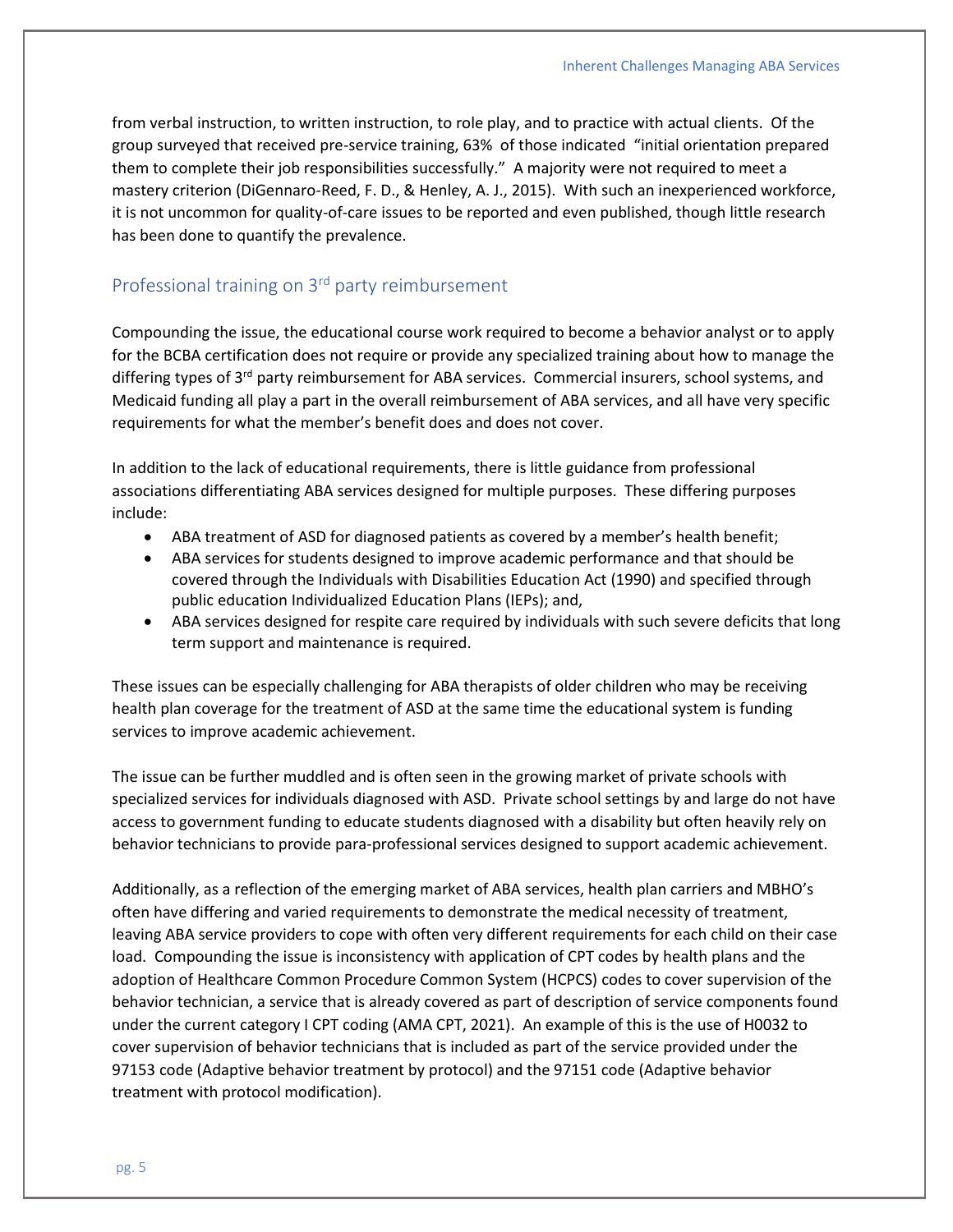For health plans and MBHOs, this often means working with providers who have little knowledge of how third-party funding mechanisms work and who may have little experience as they begin their professional careers. These factors require a very knowledgeable care management workforce who:

- understand the premise of how ABA therapy should work;
- understand the differences in ABA interventions as they may apply to different funding streams; and,
- are savvy enough to spot problematic quality of care issues based on medical record submissions that may negatively impact their members.

#### No standard record of documentation

While professional organizations such as the Association for Behavior Analysts International (ABAI), the Behavior Health Center of Excellence (BHCOE) and the Council of Autism Service Providers (CASP) are working towards standardization, the profession as a whole does not have a consensus on such basic building blocks as the contents of a standard medical record or the definition of measurable meaningful progress.

With little consistency from provider group to provider group on the necessary components included in a medical record, health plan organizations are left to interpret each medical record as unique, limiting the ability to aggregate data on member progress based on symptom severity and recorded progress as a result of ABA treatment.

This becomes especially problematic as members frequently change service providers over the course of treatment even within the same agency. While an argument can be made for changing BCBA therapists during an episode of care to promote client generalization of acquired skills, the lack of consistency in the documenting the effects of treatment can make it difficult to understand the true extent of progress over time.

#### Agreement on measures of meaningful progress

Treatment for individuals with ASD is not rehabilitative in nature as it is with the majority of medical and behavioral health commercially covered health benefits. The goal of rehabilitation is to return an individual to their previous baseline functioning or as close to it as possible through medical and behavioral interventions. EIBI is instead habilitative with the goal of improving the clients functioning from a baseline to their highest potential. When successful, individuals with ASD who require substantial support often gain significant independence. Measuring the practical effect of highest possible potential, especially for young children, has become a quagmire of differing opinions.

Many of the state mandates requiring coverage of ABA services for the treatment of ASD use, as proof to support the treatment efficacy of EIBI, research by Lovaas and point to gains measured by standardized testing as proof points (Lovaas, O. I., 1987). Despite this, the industry, as a whole, argues against using standardized intellectual measures as a determining factor for measuring significant progress.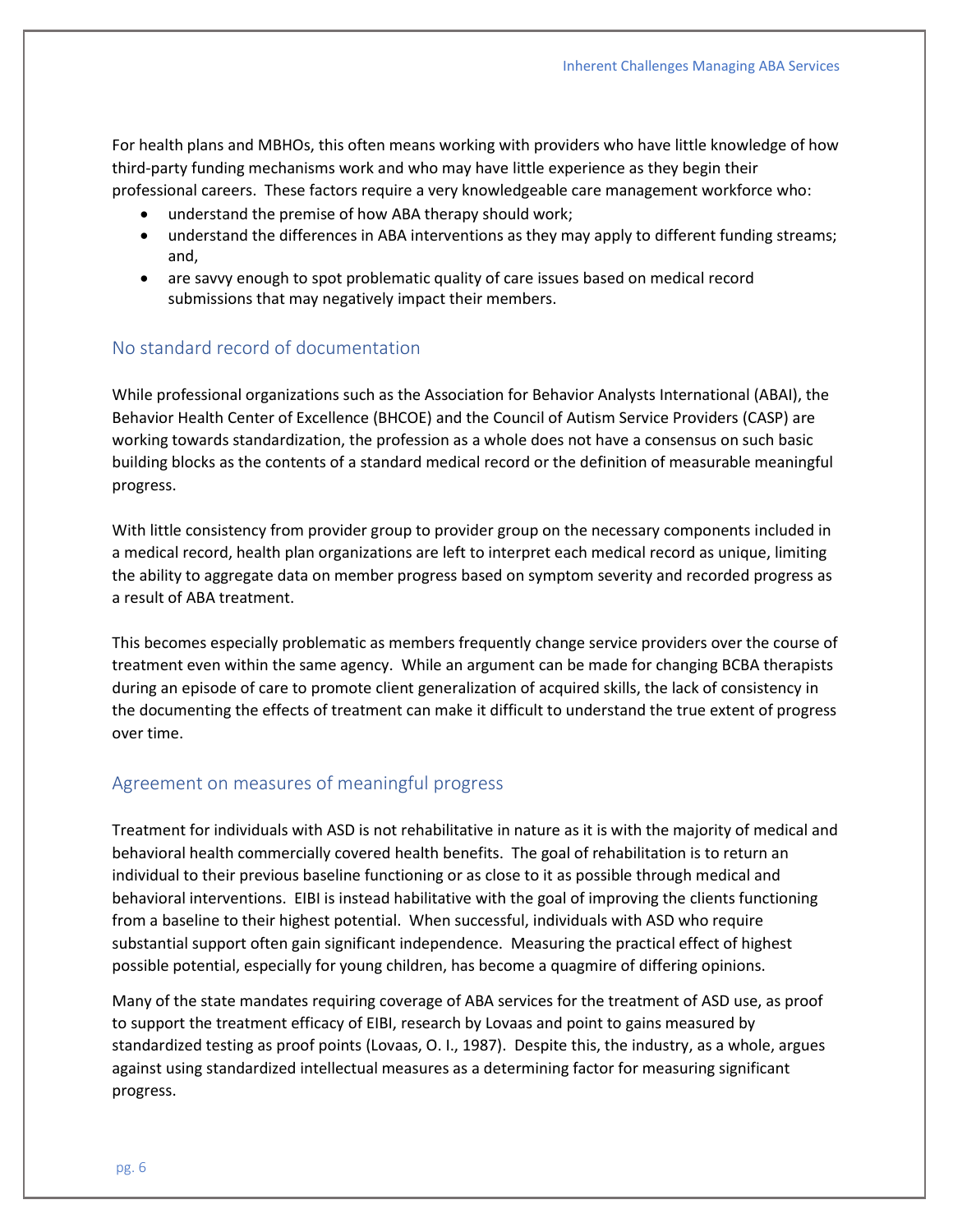Even under Lovaas's research, only 50% of the children treated made significant progress as a result of treatment as measured by increases in standardized intelligence measures and/or less restrictive placement in educational settings.

Research demonstrating the effectiveness of EIBI has also cited improvements in standardized development measures. As a result, commercial and public payers alike have required the use of periodically administered standardized evaluations to help track progress over time. These instruments include such standardized tools as the Adaptive Behavior Assessment Scale (ABAS), Behavior Assessment System for Children (BASC), the Pervasive Developmental Disorder Behavior Inventory (PDDBI), and the Vineland Adaptive Behavior Assessment (Vineland). Even so, the ABA professional industry have cautioned that such measures often do not reflect significant and meaningful progress as should be determined during a medical necessity review for reimbursement of ABA services (DOD Comprehensive Autism Care Demonstration Annual Report, 2021).

As part of the Tricare ABA Demonstration project, when looking at standardized measures such as the PDDBI, fewer than 50% of children being treated make any gains from treatment, and of those, only 20% show significant improvement based on the measure.

Given a lack of agreement on significant progress, health plans and MBHO's are forced to create medical criteria without peer supported research to determine which members are making significant progress. For health plans, significant progress is often defined as creating an observable change that impacts day to day functioning and provides for a meaningful improvement in individual self-efficacy, independence, and better functioning within the family.

#### Agreement on length and intensity of care

In addition to difficulties in determining meaningful significant progress during the course of ABA care, there is also little consensus on the intensity and length of care. Several sources point to Comprehensive care lasting between 2 and 3 years; however, it is not uncommon for ABA providers to request ongoing Comprehensive care beyond five or more years, especially for children with comorbid intellectual disabilities (Linstead, et.al 2016, Peters, et,al 2011).

The BACB and behavior analyst professional organizations agree that treatment for children with ASD is delivered in two primary types. Comprehensive treatment, which is most often used with very young children to address all seven domains of functioning, and Focused treatment, which, as the name suggests, focuses on specific domains such as interpersonal social skills or problematic behavior reduction. Comprehensive treatment has a recommended intensity of 25- 40 hours per week, and Focused ABA treatment has a recommended intensity of 10-24 hours per week (BACB, 2014; Davis, 2018).

While up to 40 hours of treatment is often recommended, in practice and in research, under 30 hours of treatment is often associated with client progress. Research also indicates that a greater number of hours delivered to children with similar profiles does not necessarily equate to higher treatment gains when measured using standardized developmental measures (DOD annual report, 2021).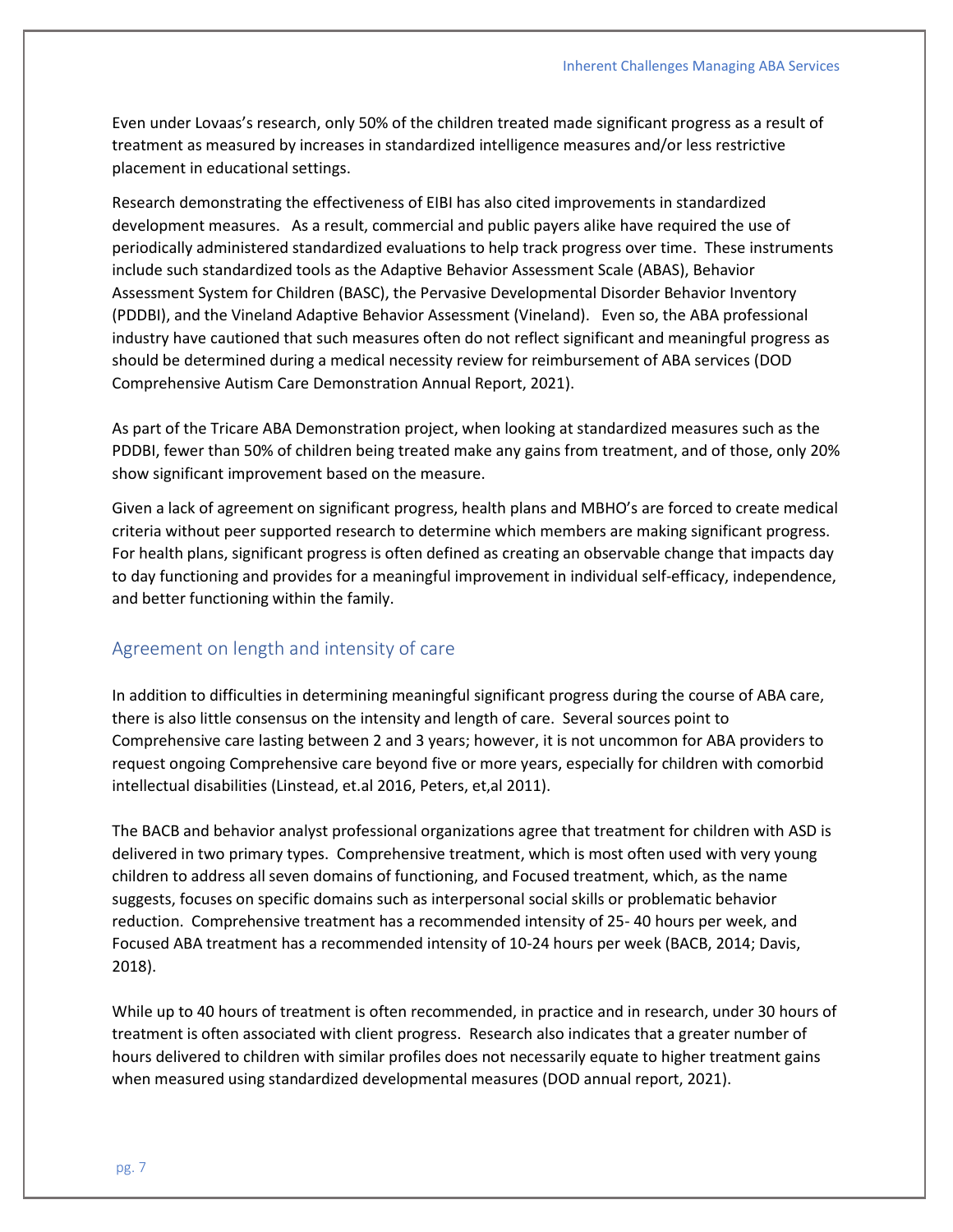There is also little agreement in the industry on specific guidelines that indicate when patients should be transitioned from Comprehensive ABA treatment to Focused ABA treatment. It is not rare for care managers to be advised by both ABA treatment professionals and/or parents alike that Comprehensive ABA treatment should be continued for as long as the member is still a child and therefore developing.

Dosing of both Comprehensive ABA treatment and Focused ABA treatment becomes a very individualized recommendation that varies across providers, even for individuals with similar symptom presentations, and is often influenced by the availability of the patient. This practice is most evident as providers request additional treatment hours based on their client's availability. With little standardized agreement on objective measurable standards for both dosing of ABA treatment over time and for agreement on maximum potential benefit, health plan care managers often struggle to balance determinations that meet the triple aim of health care excellence (Care, Health, and Cost: Berwick, D. M., and Noland, T. W., 2008).

#### Identifying comorbid and SDOH issues

As a profession, behavior analysts are not trained to diagnose behavioral health or medical conditions nor understand the complexities around differential diagnosis that are associated with evidence-based clinical best practices. Behavior analysts are also not professionally trained to provide case management assessment services. This includes identifying and addressing social determinant of health issues that are often linked to a poor prognosis for patient treatment across the health industry as a whole. A behavior analysist's repertoire of interventions, unlike many other medical and behavioral professions, is limited to a single grouping of techniques under the category of applied behavior analysis.

As such, behavior analysts must heavily depend on other behavioral health and medical professionals to help understand the comorbid conditions and recommended treatments for their patients. While the BACB and professional organizations such as BHCOE, ABAI, and CASP often stress the importance of coordination of care with other treating professionals, in practice this does not always occur. It is not uncommon to find treatment plans addressing issues of anxiety, attention deficit disorder, feeding disorders, gross movement impairments, and speech disorders without consultation and/or coordination with other health care professionals despite the research supporting evidence-based care for these conditions by specialists.

#### Summary: State of the Profession

In summary, health plans and MBHO care managers have little support from the ABA professional industry for using standardized intellectual or developmental measures to make medical necessary care determinations, and care managers must grapple with:

- understanding the effects of treatment over time using provider submitted medical records that may not match well from one authorization period to the next,
- making determinations on appropriate dosing based on a membership with a wide range of symptom severity and with little guidance on the most efficient number of hours for treatment or the length of treatment,
- making determinations on which aspects of a provider treatment plan are medically necessary under the member's health plan benefit while denying coverage for treatment plan elements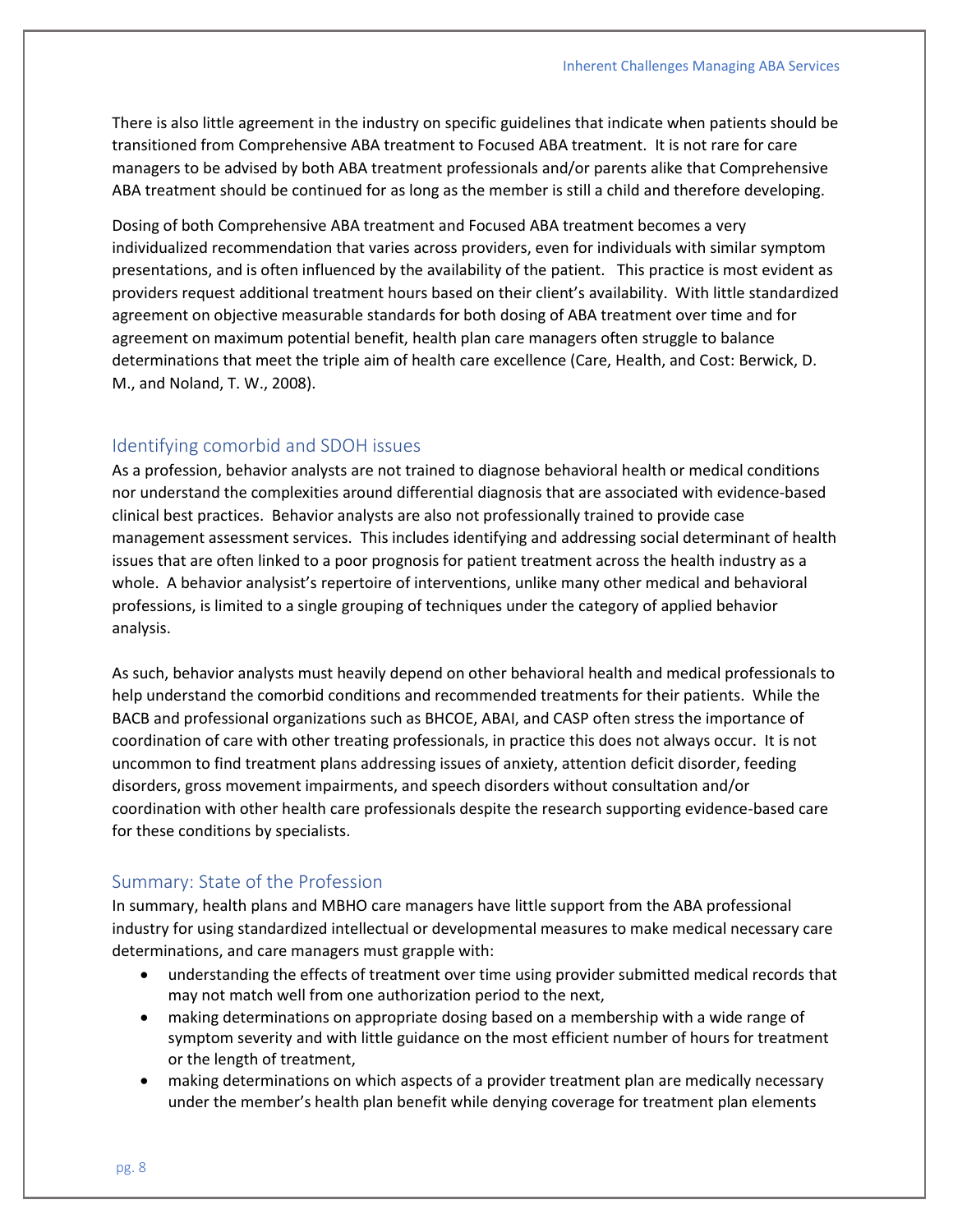that support academic achievement or are respite in nature, or that are targeted by other professionals such as occupational therapy, speech and language therapy, physical therapy, and behavioral counseling,

- teasing out how comorbid medical and other behavioral health conditions, including intellectual disabilities, may impact the progress of treatment, and,
- ensuring that members receive Comprehensive evaluations that differentially diagnose comorbid disorders and recommend specialist care for these conditions.

### Care Management Systems

Health plan and MBHO Care management systems are primarily rehabilitative by design to provide short term care management support for 30 to 90 days following a member's substantial decline in functioning due to medical illness, disease, or accidents, with the goal of helping the member regain lost functioning and return to baseline functioning.

As such, utilization management and care management systems are often not designed for the specific need of managing members with very intense treatment needs who often make slow progress over a long period of time.

To compound the matter, BCBAs and licensed behavior analysts are not eligible to become certified care managers as the behavior analyst educational curriculum does not prepare them for this service. While BCBAs may be the best at understanding the treatment being provided and the language used by treating professionals to describe member progress and efficacy of treatment results, care manager expertise in assessing whole member and whole family functioning, identifying and addressing SDOH issues and comorbid conditions, improving health literacy, and activities such as supporting medication reconciliation may be missed.

A second confounding issue is that the language of ABA treatment is not understood by the general behavioral health community provider professionals, who often are the ones making utilization management determinations and providing care management for the members.

This can create significant barriers to having clinical conversations between ABA providers and health plan care managers. Common problems faced by care managers include:

- Understanding the difference between treatment goals designed to treat the symptoms of autism versus those that focus on academic achievement or provide paraprofessional services to support academic achievement. For example, the ability to correctly identify the difference between adjectives and adverbs in a sentence.
- Understanding nuances in generalization of treatment. This is often seen in changing goals that indicate a member can learn a specific behavior, but then cannot translate that behavior into action across different settings and/or caregivers. For example, the ability to perform and action in a clinical treatment setting without the ability to generalize to the home or community.
- Spotting incremental goals that have the appearance of making progress but taken as a whole, do not support meaningful progress towards self-efficacy or independence.
- Identifying insufficient treatment dosage for members who could benefit from recommended treatment but that for a variety of reasons are unable to participate in treatment.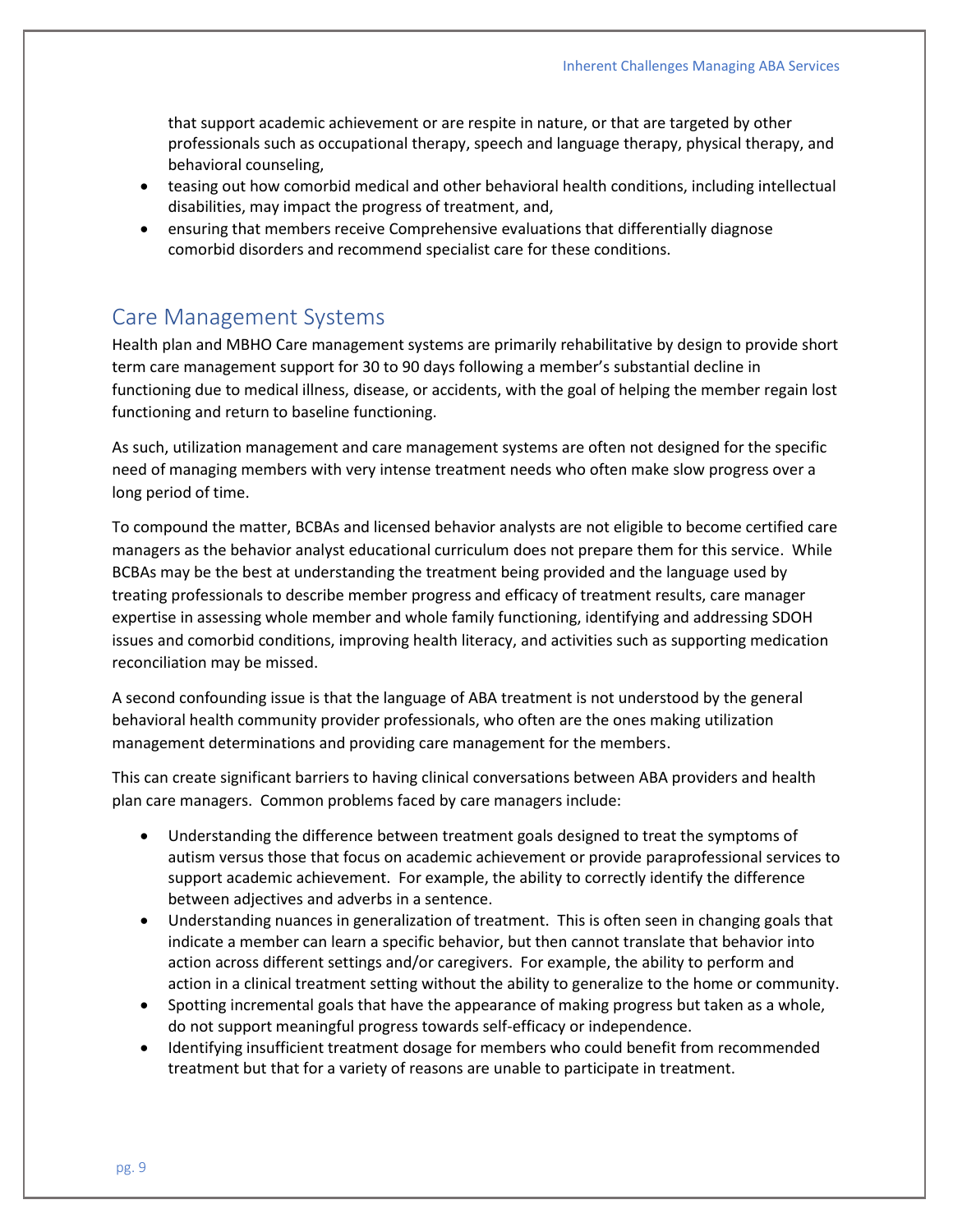- Understanding appropriate clinical rationale from treating professionals who request more than the 10% to 20% of direct services for the purpose of medically necessary protocol modification. Not understanding this difference can lead to authorization for a higher paying CPT code when a lower paying CPT code is adequate and more appropriate.
- Understanding appropriate clinical rationale for higher-than-normal requests for initial and reoccurring treatment evaluations and planning hours.
- Duplication of services between ABA treatment and other specialized services such as speech and language therapy, occupational therapy, physical therapy, and behavior therapy for comorbid behavior health conditions.

Confusion between the health plan care manager and the treating professionals is further complicated by ABA professional organizations advocating for ABA services to treat other medical and DSM-5 disorders including other developmental delays, Down Syndrome, dementia, attention deficit disorder, conduct and oppositional defiant disorders, separation anxiety disorders, selective mutism, pyromania, kleptomania, other eating disorders, tic disorders, enuresis, encopresis, rumination disorder, insomnia, neurocognitive disorders, and traumatic brain injury, to name a handful (Model Coverage Policy, 2020).

In addition to potentially being outside the member's coverage policy for reimbursable ABA treatment, it can also lead to treatment that does not follow established evidenced based medical practice such as consideration of psychiatric medication for the treatment of attention deficit disorder.

#### Summary: Care Management Systems

Health plans are struggling to manage ABA services due to several factors including:

- care management data systems not designed to collect and track progress over multiple treatment years,
- barriers in technical jargon communication between behavior analysists and other behavior health professionals including psychologists, social workers, professional counselors, nurses, and psychiatrists, and
- agreement on the efficacy for ABA in treating comorbid medical or behavioral health services.

These limitations degrade the ability of the health plan to ensure adherence to all three points of excellent health care services as defined by the triple aim (care, health, and cost). As implied, these limitations can create problematic medical policies or denials that limit the potential growth of children who might benefit from ABA care and can also increase the cost of overall health care by covering ongoing ABA services that do not significantly improve the patient's day to day level of functioning.

## Member and Caregiver Needs

#### Comorbid Disorders

As noted above, individuals with ASD often have comorbid medical and behavior health diagnoses that complicate treatment of their overall health. Teenagers with ASD are more likely to have comorbid behavioral health disorders including anxiety disorder and attention deficit disorder but are less likely to be receiving treatment for these disorders (Patrick, et al., 2021).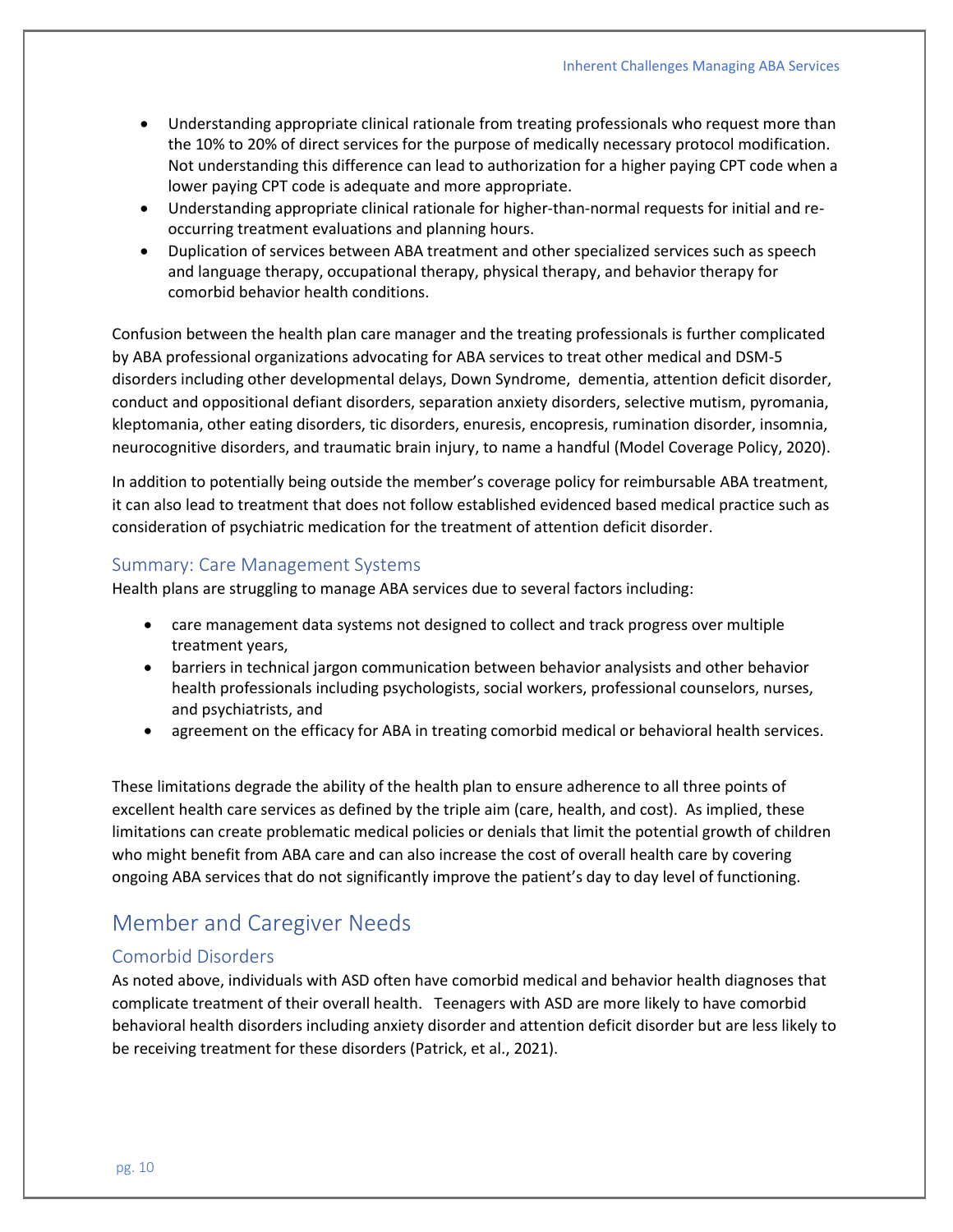50% to 80% of individuals with ASD have sleep disorders, while up to 25% of individuals with ASD have a co-occurring seizure (Volkmar et al, 2014 cited by Davis 2018). Other frequently co-occurring medical disorders include immune dysregulation disorders, allergies, gastrointestinal problems, eating/ feeding problems, and metabolic abnormalities (Treating Autism and Autism Treatment Trust 2013 as cited by Davis, 2018). Differential diagnosis concerns are also prevalent, as evidenced by medical conditions such as Rett syndrome, lead poisoning, deafness, or genetic disorders such as Fragile X, Williams syndrome, Angelman syndrome, Prader-Willi syndrome, and others (Autism Research Institute, DSM 2013).

In young children with ASD, families report sleep behavior concerns specifically related to sleep anxiety, bedtime resistance, and night awakenings, whereas Goldman et al., reports that older children and young adults are more likely to have parent reported difficulties in falling asleep, daytime sleepiness, and consistency in the amount of sleep the individual receives each night (Goldman, Richdale, Clemons & Malow, 2012, as cited by Davis, 2018).

The rates of hospitalization have been researched as being higher for individuals with ASD with a rate of 65.6/100000 admissions. Rates of hospitalization were highest with males between the ages 10 -20. Individuals with ASD also had longer lengths of stay than individuals without ASD (Lokhandwala, T., Khanna, R., West-Strum, D., 2012).

Other examples of preventative healthcare include treatment of pica (or, the consumption of nonedibles), food refusal and food selectivity (Kodak & Piazza, 2008 as cited by Davis, 2018). Between this and the common use of medications with adverse side effects, the risk of obesity is greatly higher in children diagnosed with ASD than that of the general population (Hill, Zuckerman & Fombonne, 2015, as cited by Davis, 2018).

#### Impact on Family and Social Determinants of Health

In addition to the member's health, the family is often under a very high level of strain in dealing with the burden of caring for an individual with developmental disabilities. As the severity of ASD symptoms increases and/or additional medical and/or behavior comorbid conditions complicate the member's overall health, the higher their caregiver's strain. For many individuals with ASD, life-long respite care will be required even after a full course of ABA treatment.

In the CDC published Autism and Developmental Disability Monitoring report (ADDM), a study was completed for 8-year-old children identified with ASD that indicated approximately one-third (35.2%) also had an intellectual disability. A high percentage of these children, despite best medical and behavioral treatment efforts, will not be able to be fully independent once reaching adulthood and will need ongoing support from family and state Intellectual Developmental Disability wavers (Center for Disease Control and Prevention, 2021).

While many families adjust very well to having a family member with a developmental disability and report an overall positive impact, having a sibling with ASD does alter normative life cycle events. In families with less support, this may become a significant negative impact (Ferraioli, S. J. & Harris, S. L. 2010). More than 50% of parents with children with disabilities require more help managing stress as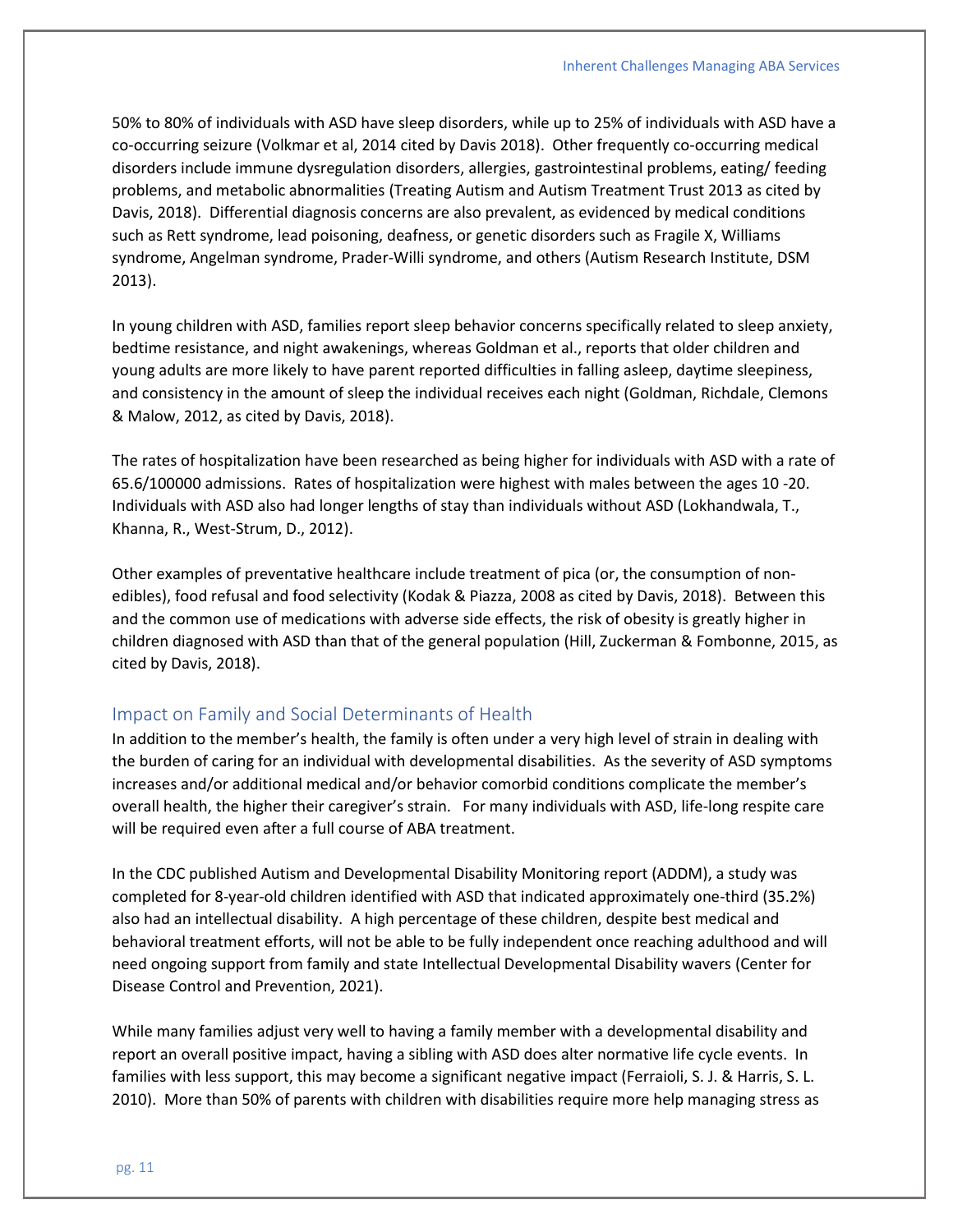compared to families without children with disabilities. Parents of children with disabilities lose, on average, 5 hours per week or 250 hours per year managing children with disabilities. Taken from the National Business Group on Health (Pyrillis, 2015).

The negative impact can include financial stress, family conflict, and psychological and health stress. In one survey, 88% of parents reported experiencing psychological strain and many parents reported at least one chronic physical aliment that they directly attributed to the long-term effects of caregiving. Differential time and attention provided to age-appropriate developing sibling children in the family have also been associated with adjustment problems (Dumke, M. 2015).

Literature suggests siblings of children with ASD have been shown to do more poorly on a number of measures, including "higher levels of internalizing and externalizing disorders, social and behavioral adjustment problems, hassles with sibling behavior, and distressing emotions such as guilt" (Green, 2013). "The conditions that emerge in childhood — autism, ADHD, intellectual disability, learning disorders, tic disorders, conduct disorders and emotional disorders — are 2.5 times more common, overall, among siblings of children with ASD than among siblings of controls" (Jokiranta-Olkoniemi, E., et.al. 2016 as cited by Griswold, 2016).

A review of literature indicated that children with a sibling diagnosed with ASD and growing up under ideal social conditions did as well as siblings in similar social conditions without a sibling with ASD. This finding points to social determinants of health as the complicating factor. Of the participants showing high levels of objective and subjective caregiver strain, most were receiving inadequate support (Kenny & McGilloway, 2007).

The complexity of services available has duplicated efforts in some aspects of care, while leaving critical gaps in services in other aspects (Nolan, Orlando & Leptik, 2007 as cited by Davis, 2018). Given the pervasive deficits and comorbid disorders and large population of individuals with ASD who will not make significant gains with behavioral treatment, care managers are often responsible to help care givers successfully interface with educational systems and navigate complex government programs supporting Individuals with Developmental Disabilities. Often these programs have years long wait lists for services and the support needed to successfully care for these individuals throughout their lives.

With treatment lasting for years, social determinant of health factors not present during the initiation of treatment can and do occur during the treatment episode. Divorce, re-marriage, emerging medical conditions for the member or family, loss of job, change in schools, transportation issues, natural disasters, pandemics, as well as navigating complex educational or government funding systems can occur at any point during the members course of treatment.

As such, Health plan care managers must assess and reassess members and their caregivers periodically over the course of years in an attempt to stay in front of potential social determinant of health issues that may become a barrier to the member's progress in treatment.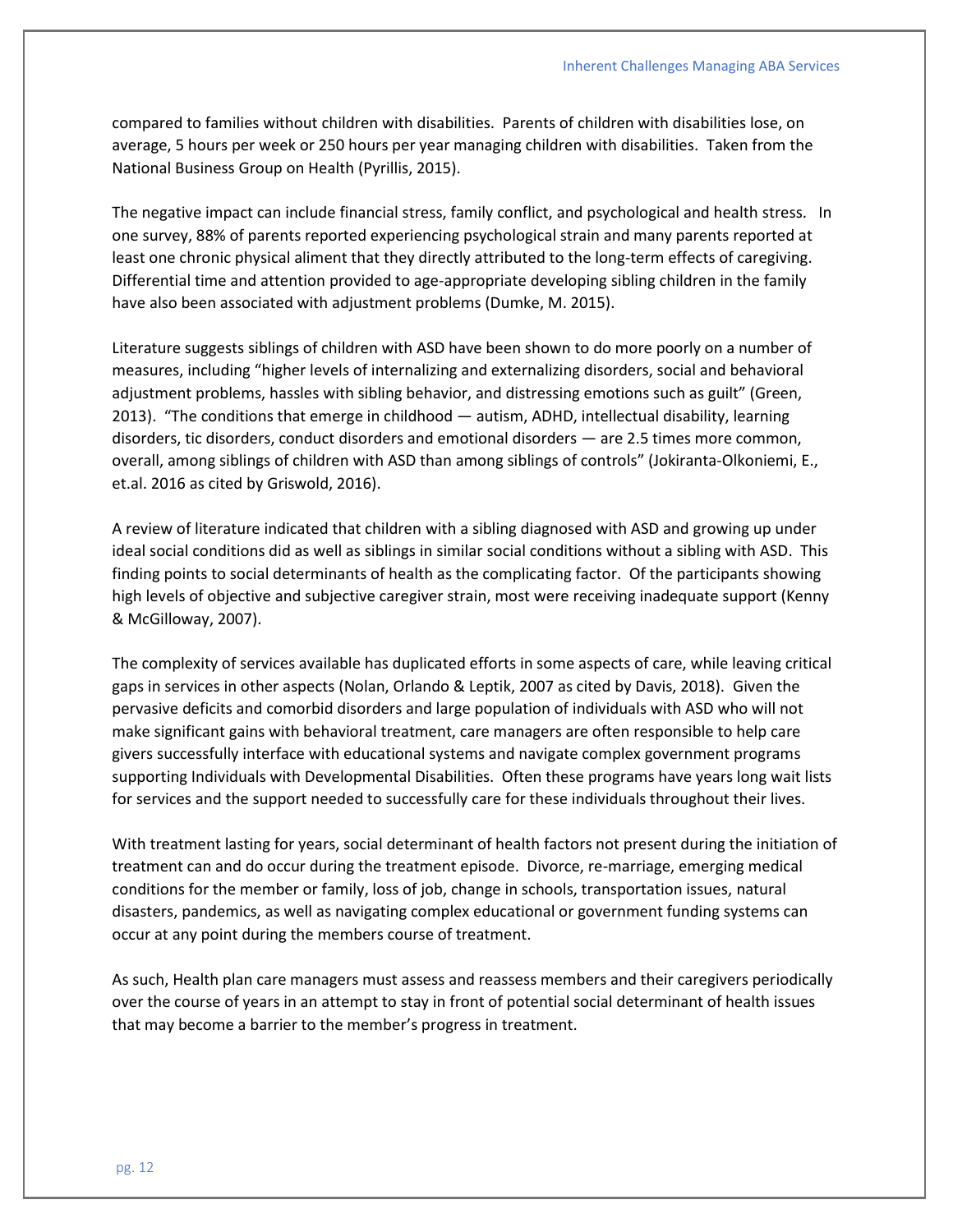#### Conclusion

Managing ABA benefits for members with ASD is a significant challenge to Health Plan and MBHO's alike. The ABA industry is comparatively new and growing, with a significant proportion of newly credentialled or licensed providers of whom a high percentage report not receiving adequate training in care delivery and managing behavior technician staff. Complicating the issue are factors such as:

- the industry advocating for the expansion of the types of disorders that are eligible for treatment with ABA under health plan policies, without peer review research supporting the treatment as evidenced based medicine,
- the limited ability of behavior analysts to address differentiating diagnostic dilemmas,
- lack of coordination of care, and,
- lack of education in third party billing requirements.

The care management systems used by health plans and MBHOs as well as the professionals traditionally employed for utilization management review are often not prepared for the specifics of managing ABA care. Difficulties arise from systems that are not able to track progress over time, difficulty interpreting medical records without standard components on the data to be included, and a general lack of agreement in the industry on what constitutes meaningful progress.

The professionals traditionally employed to manage utilization for behavior health are often not versed or trained in ABA techniques or jargon and, as such, struggle to have meaningful conversations about member treatment and member progress. Those professionals who are trained in the application of ABA are not qualified to become certified care managers without meeting significant additional requirements such as having dual licensure with other behavioral health degrees.

Because of the plethora of comorbid medical and behavior complications affecting many individuals with ASD and the associated potential negative impact to families, ongoing care management becomes a critical support necessary to ensure members have the greatest possible potential for a positive impact from ABA treatment.

To ensure the triple aim of excellence in health care are met, health plan and MBHO's require:

- a system of management that can adequately measure and track progress over time, including:
	- $\circ$  differentiating member severity of symptoms and length and intensity of treatment to support agreement on adequate dosing, type of treatment provided (Comprehensive versus Focused), and appropriate length of ABA treatment;
	- $\circ$  identification of potential member, caregiver, or provider treatment barriers limiting the efficacy of treatment and smooth transition of care; and,
	- $\circ$  identification of quality of care and/or missed evidenced based best clinical practice interventions likely to produce significant improvement.
- a multi-disciplinary team of professionals who can:
	- o interpret medical record submissions,
	- o have meaningful clinical conversations with ABA professionals,
	- $\circ$  assess and provide for care management of members and their families that include assessment for SDOH issues, comorbid medical and behavioral issues, as well as support navigation of public and educational third-party payer systems; and,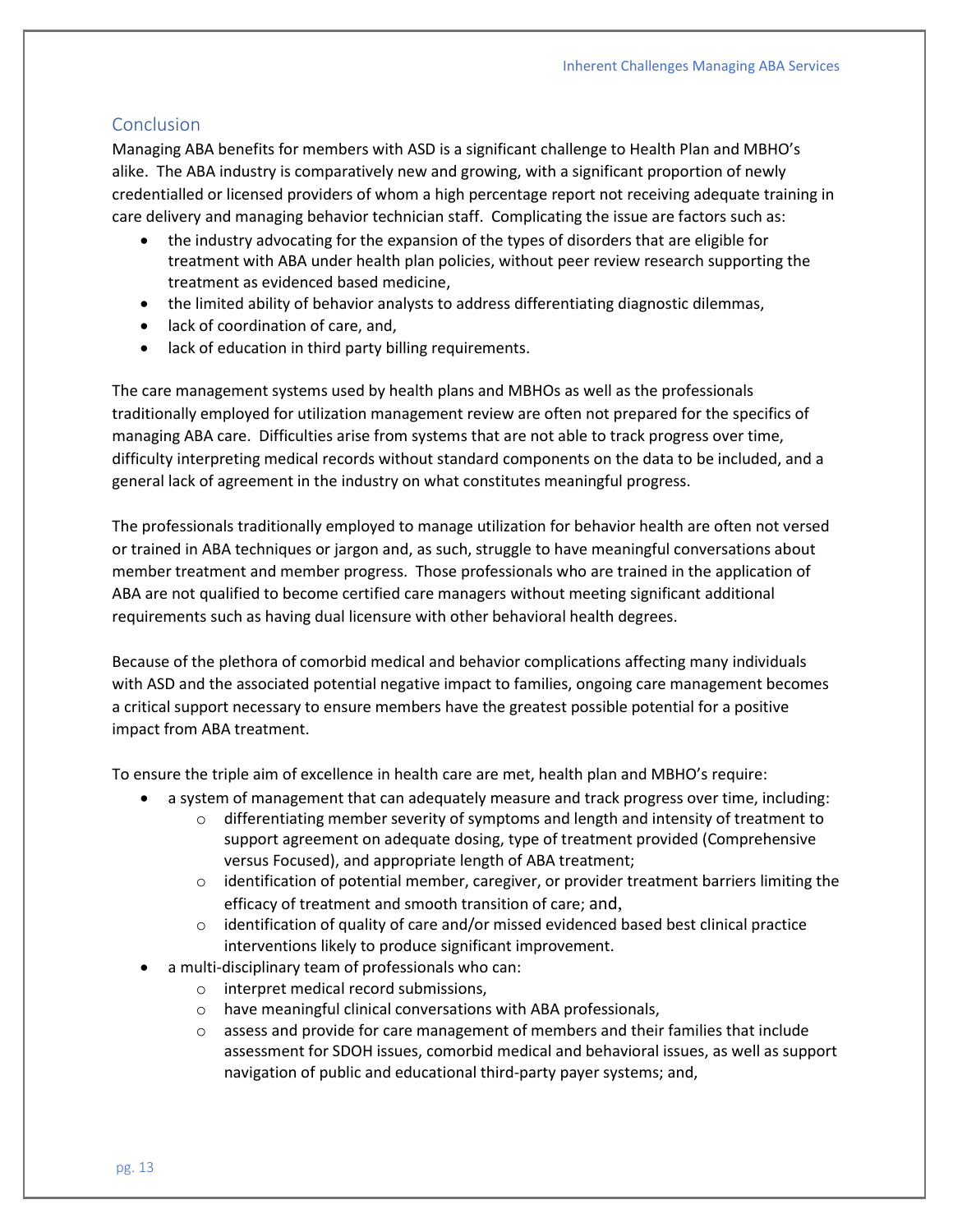$\circ$  provide education and direction as necessary on third party payment requirements to both providers and caregivers.

Ideally, the utilization management and care management staff would have access to a single integrated member treatment assessment platform capable of:

- interpreting provider medical record submissions in a standardized format for review by a multidisciplinary team,
- tracking member progress over time using standardized assessment tool results and meaningful progress as evidenced by improved member and family functioning,
- identifying potential medical necessity concerns that promote member focused collaborative clinical conversations between providers and utilization management staff,
- identifying and stratifying care management opportunities that may emerge at different times over the course of years, and,
- providing guidance on the appropriate type of treatment and dosing based on overall member functioning, length of treatment, member response to treatment, and symptom severity.

## References

- AMA Current Procedural Terminology: Professional Edition. (2021). Adaptive Behavior Services, pp 784-787 and Category III codes, pp 852-853.
- Autism Research Institute (2022). Retrieved from [7 Disorders Closely Related to Autism -](https://www.autism.org/related-disorders/) Autism Research [Institute.](https://www.autism.org/related-disorders/)
- Autism and Developmental Disabilities Monitoring (ADDM) Network. (2021). Community Report on Autism. A snapshot of Autism Spectrum Disorder among 8-year-old and 4-year-old children in Multiple Communities across the United States in 2018. Retrieved fro[m 2021 Community Report on Autism](https://www.cdc.gov/ncbddd/autism/addm-community-report/documents/ADDM-Community-Autism-Report-12-2-021_Final-H.pdf)  [\(cdc.gov\)](https://www.cdc.gov/ncbddd/autism/addm-community-report/documents/ADDM-Community-Autism-Report-12-2-021_Final-H.pdf)

Behavior Analyst Certification Board (2020). Ethics Code for Behavior Analysts. Littleton, CO.

Behavior Analyst Certification Board (2022). Year End Review for 2021. Retrieved from YearInReview 2021 Final 011422sm.png (1200×675) (bacb.com)

- Behavior Analyst Certification Board (2022). U.S. Licensure of Behavior Analysts. Retrieved fro[m Licensure of](https://www.bacb.com/u-s-licensure-of-behavior-analysts/)  [Behavior Analysis in the United States \(bacb.com\)](https://www.bacb.com/u-s-licensure-of-behavior-analysts/)
- Bernhard, B., (2019). Autism Insurance Coverage Required in All 50 States. Disability Scoop. Retrieved from [Autism Insurance Coverage Now Required In All 50 States Disability Scoop](https://www.disabilityscoop.com/2019/10/01/autism-insurance-coverage-now-required-50-states/27223/)
- Berwick, D. M., and Noland, T. W., (2008). The triple aim: care, health, and cost. Health Aff (Millwood), 27(3): 759-769.
- Cakir, J., Frye, R. E., & Walker, S. J. (2020). The lifetime social cost of autism 1990- 2029. Research in Autism Spectrum Disorders. Volume 72, 2020, 101502. Retrieved from [The lifetime social cost of autism: 1990](https://www.sciencedirect.com/science/article/abs/pii/S1750946719301904)-2029 - [ScienceDirect](https://www.sciencedirect.com/science/article/abs/pii/S1750946719301904)
- Center for Disease Control and Prevention (2021). Identified Prevalence of Autism Spectrum Disorder, ADDM Network 2000 -2018 Combining Data from All Sites. Retrieved from [Data & Statistics on Autism](https://www.cdc.gov/ncbddd/autism/data.html)  [Spectrum Disorder | CDC](https://www.cdc.gov/ncbddd/autism/data.html)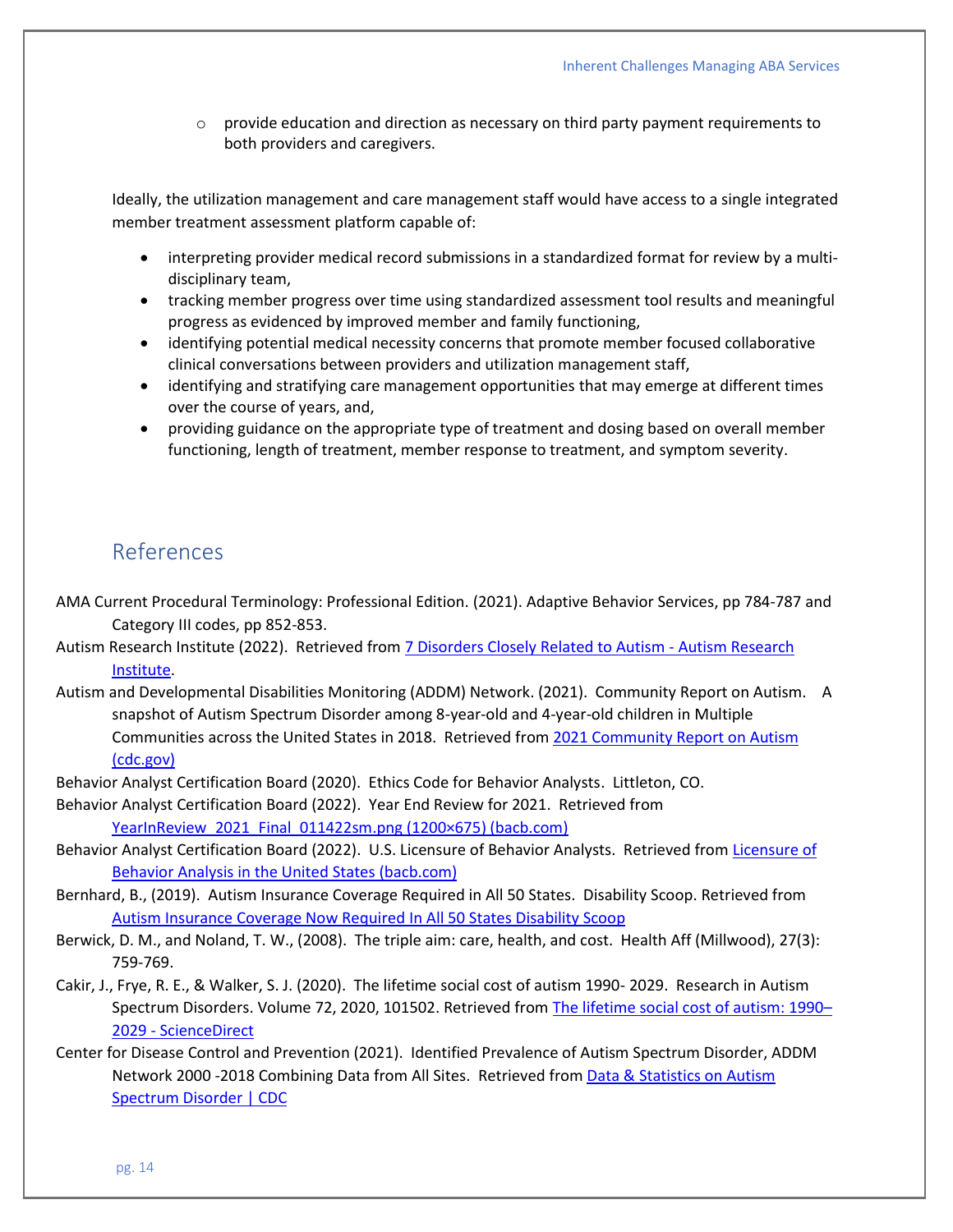- Davis-Wilson, D., (2018) Establishing Clinician Guidance for Understanding Treatment Dosage Recommendations for ABA Therapy and their Role in Utilization Management and Medical Necessity Determination: A Review of the Literature. Aspen Behavior Consulting. For use by Rethink Autism, Inc. Pg 1-21.
- Deochand, N. & Fuqua R. W. (2016). BACB Certification Trends: State of the States (1999-2014). Behavior Analysis in Practice, 9(3): 243-252.
- Department of Defense Comprehensive Autism Care Demonstration Annual Report. (2021). Report to the Committees on Armed Services of the Senate and House of Representatives. In Response to: Senate Report 114-49, pages 157-158, accompanying S. 1376, the National Defense Authorization Act for Fiscal Year 2016.
- Diagnostic and Statics Manual of Mental Disorder, 5<sup>th</sup> Edition. (2013) American Psychiatric Association: Autism Spectrum Disorders, 50-59.
- DiGennaro-Reed, F. D., & Henley, A. J. (2015). A Survey of Staff Training and Performance Management Practices: the Good, the Bad, and the Ugly. Behavior Analysis in Practice, 8(1): 16-26.
- Dumke, M. (2015). Autism and the Impact of Siblings' Identities. MSW Clinical Research Paper presented to the Faculty of School of Social Work St. Catherine University.
- Elfein, J. (2020). Intellectual ability of children with autism spectrum disorder U. S. 2014. Statista. Health, Pharma & Medtech, State of Health. Retrieved fro[m Autistic children with intellectual disabilities U.S.](https://www.statista.com/statistics/676141/autistic-children-with-intellectual-disabilities-us/)  [2014 | Statista](https://www.statista.com/statistics/676141/autistic-children-with-intellectual-disabilities-us/)
- Eldevik, S., Eikenseth, S., Jahr, E., & Smith, T. (2006). Effects of low-intensity behavioral treatment for children with autism and mental retardation. Journal of Autism and Developmental Disorders, 36(2):211 – 224.
- Ferraioli, S. J. & Harris, S. L. (2010). The impact of Autism on Siblings. Social Work in Mental Health, 8: 41-53.
- Gilmore, H. (2019). Brief History of Applied Behavior Analysis. PsychCentral. Retrieved from [Brief History of](https://psychcentral.com/pro/child-therapist/2019/02/brief-history-of-applied-behavior-analysis#1)  [ABA \(Applied Behavior Analysis\) \(psychcentral.com\)](https://psychcentral.com/pro/child-therapist/2019/02/brief-history-of-applied-behavior-analysis#1)
- Green, L. (2013). The Well-Being of Siblings of Individuals with Autism. International Society of Restorative Neurology. Retrieved from [The Well-Being of Siblings of Individuals with Autism \(nih.gov\)](https://www.ncbi.nlm.nih.gov/pmc/articles/PMC3657443/)
- Griswold, A. (2016). Psychiatric problems common in siblings of people with Autism. Spectrum, June, 23. Retrieved from [Psychiatric problems common in siblings of people with autism | Spectrum | Autism](https://www.spectrumnews.org/news/psychiatric-problems-common-in-siblings-of-people-with-autism/)  [Research News \(spectrumnews.org\).](https://www.spectrumnews.org/news/psychiatric-problems-common-in-siblings-of-people-with-autism/)
- Kenny, K. & McGilloway, S. (2013). Caring for Children with Learning Disabilities: An exploratory study of parental strain and Coping. British Journal of Learning Disabilities, 35(4) 221-228.
- Jokiranta-Olkoniemi, E., Cheslack-Postava, K., Sucksdor, D., Suominen, A., Gyllenberg, D. Chudal, R., Leivonen, S. , Gissler, M., Brown, A., Sourander, A. (2016). Risk of Pyschiatric and Neurodevelopmental Disorders Among Silblings of Probands with Autism Spectrum Disorder. JAMA Psychiatry, 73(6), 622-629.
- Linstead, E., Dixon, D. R., Hong, E., Burns, C. O., French, R., Novack, M. N., Granpeesheh, D. (2016). An evaluation of effects of intensity and duration on outcomes across treatment domains for children with autism spectrum disorder. Translational Psychiatry, 7, e1234.
- Lokhandwala, T., Khanna, R., West-Strum, D. (2012). Hospital Burden among Individuals with Autism. Journal of Autism and Developmental Disorders, 42(1): 95-104.
- Lovaas, O. I., (1987). Behavioral treatment and normal educational and intellectual functioning in young autistic children. Journal of Consulting and Clinical Psychology, 55(1): 3-9. Retrieved from [00009.tif](https://earlyautismservices.com/wp-content/uploads/2018/02/lovaas-1987.pdf)  [\(earlyautismservices.com\)](https://earlyautismservices.com/wp-content/uploads/2018/02/lovaas-1987.pdf)
- Model Coverage Policy. (2020) ABA Coding Coalition including representatives of Association of Professional Behavior Analysts, Autism Speaks, Behavior Analyst Certification Board, and the Council of Autism Service Providers. Retrieved from [Model Coverage Policy for Adaptive Behavior Services \(abacodes.org\)](https://abacodes.org/wp-content/uploads/2022/01/Model-Coverage-Policy-for-ABA-01.25.2022.pdf)